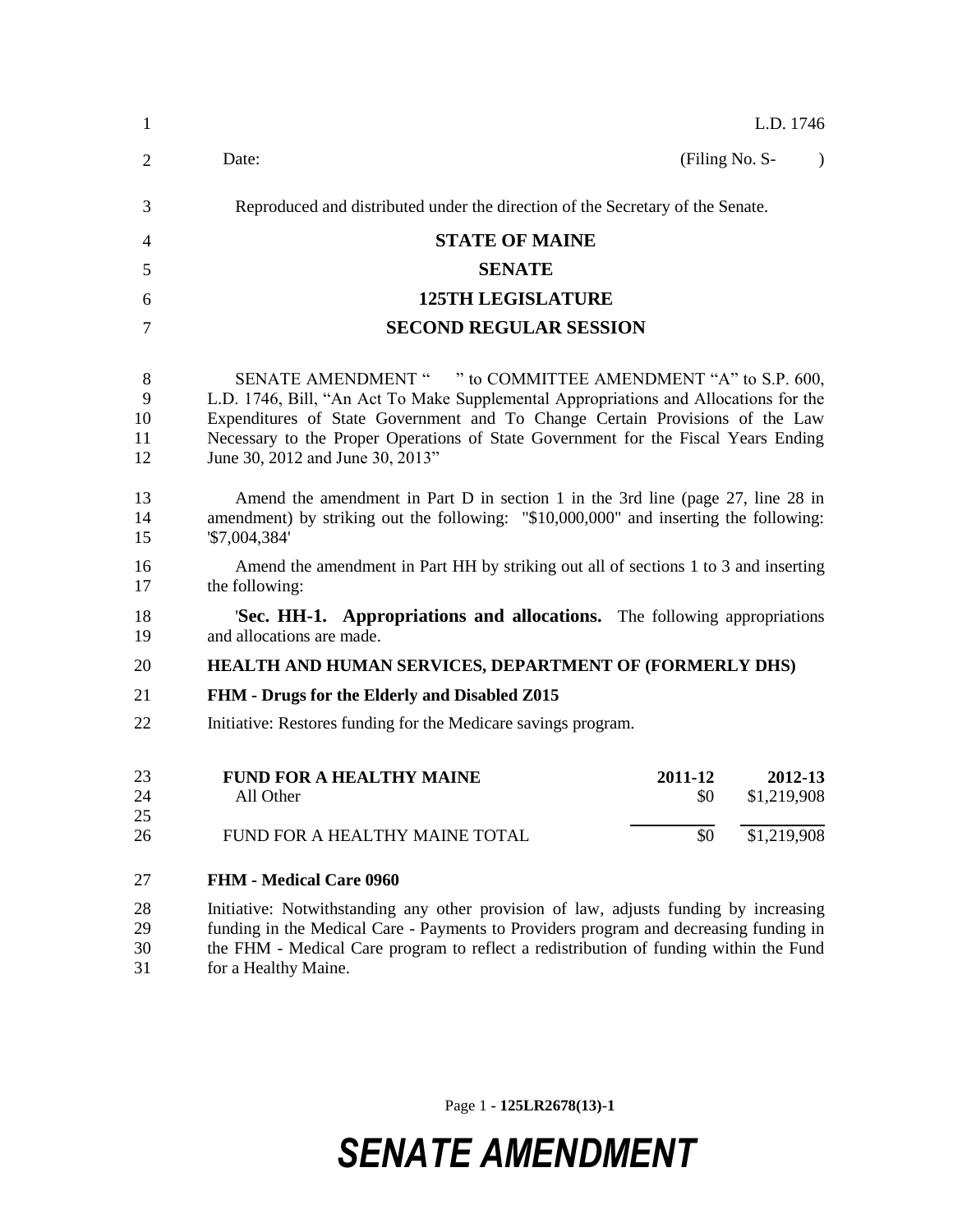|                     | <b>FUND FOR A HEALTHY MAINE</b><br>All Other | 2011-12 | 2012-13<br>$$0 \quad ($1,219,908)$ |
|---------------------|----------------------------------------------|---------|------------------------------------|
| 3<br>$\overline{4}$ | FUND FOR A HEALTHY MAINE TOTAL               |         | $$0 \quad ($1,219,908)$            |
|                     |                                              |         |                                    |

### **Low-cost Drugs To Maine's Elderly 0202**

Initiative: Restores funding for the Low-cost Drugs To Maine's Elderly program.

|    | <b>GENERAL FUND</b>       | 2011-12 | 2012-13   |
|----|---------------------------|---------|-----------|
|    | All Other                 | \$0     | \$112,154 |
| Q  |                           |         |           |
| 10 | <b>GENERAL FUND TOTAL</b> | \$0     | \$112,154 |

#### **Medical Care - Payments to Providers 0147**

 Initiative: Restores funding for MaineCare hospital crossover payments as a result of restoring reductions to the Medicare savings program.

| 14<br>15 | <b>GENERAL FUND</b><br>All Other | 2011-12<br>\$0 | 2012-13<br>\$1,663,554 |
|----------|----------------------------------|----------------|------------------------|
| 16       |                                  |                |                        |
| 17       | <b>GENERAL FUND TOTAL</b>        | \$0            | \$1,663,554            |
| 18       | <b>FEDERAL EXPENDITURES FUND</b> | 2011-12        | 2012-13                |
| 19       | All Other                        | \$0            | \$2,865,588            |
| 20       |                                  |                |                        |
| 21       | FEDERAL EXPENDITURES FUND TOTAL  | \$0            | \$2,865,588            |

### **Medical Care - Payments to Providers 0147**

 Initiative: Notwithstanding any other provision of law, adjusts funding by increasing 24 funding in the Medical Care - Payments to Providers program and decreasing funding in the FHM - Medical Care program to reflect a redistribution of funding within the Fund for a Healthy Maine.

| 27 | <b>GENERAL FUND</b>       | 2011-12 | 2012-13     |
|----|---------------------------|---------|-------------|
| 28 | All Other                 | \$0     | \$1,219,908 |
| 29 |                           |         |             |
| 30 | <b>GENERAL FUND TOTAL</b> | \$0     | \$1,219,908 |

Page 2 **- 125LR2678(13)-1**

# *SENATE AMENDMENT*